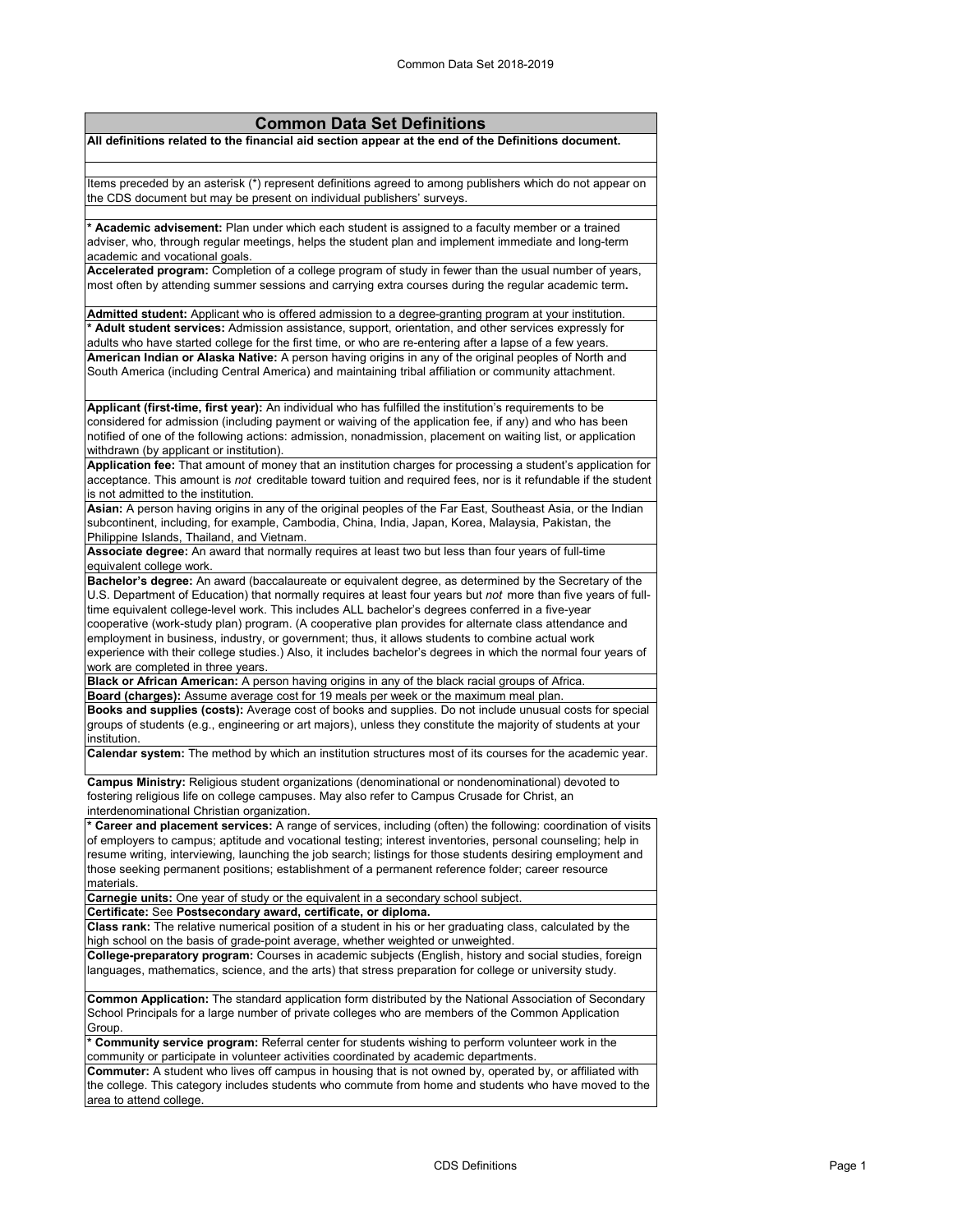**Contact hour:** A unit of measure that represents an hour of scheduled instruction given to students. Also referred to as clock hour. **Continuous basis (for program enrollment):** A calendar system classification that is used by institutions that enroll students at any time during the academic year. For example, a cosmetology school or a word processing school might allow students to enroll and begin studies at various times, with no requirement that classes begin on a certain date.

**Cooperative education program:** A program that provides for alternate class attendance and employment in business, industry, or government.

**Cooperative housing:** College-owned, -operated, or -affiliated housing in which students share room and board expenses and participate in household chores to reduce living expenses.

**\* Counseling service:** Activities designed to assist students in making plans and decisions related to their education, career, or personal development.

**Credit:** Recognition of attendance or performance in an instructional activity (course or program) that can be applied by a recipient toward the requirements for a degree, diploma, certificate, or other formal award.

**Credit course:** A course that, if successfully completed, can be applied toward the number of courses required for achieving a degree, diploma, certificate, or other formal award.

**Credit hour:** A unit of measure representing an hour (50 minutes) of instruction over a 15-week period in a semester or trimester system or a 10-week period in a quarter system. It is applied toward the total number of hours needed for completing the requirements of a degree, diploma, certificate, or other formal award.

**Cross-registration:** A system whereby students enrolled at one institution may take courses at another institution without having to apply to the second institution.

**Deferred admission:** The practice of permitting admitted students to postpone enrollment, usually for a period of one academic term or one year.

**Degree:** An award conferred by a college, university, or other postsecondary education institution as official recognition for the successful completion of a program of studies.

**Degree-seeking students:** Students enrolled in courses for credit who are recognized by the institution as seeking a degree or formal award. At the undergraduate level, this is intended to include students enrolled in vocational or occupational programs.

**Differs by program (calendar system):** A calendar system classification that is used by institutions that have occupational/vocational programs of varying length. These schools may enroll students at specific times depending on the program desired. For example, a school might offer a two-month program in January, March, May, September, and November; and a three-month program in January, April, and October.

**Diploma:** See **Postsecondary award, certificate, or diploma.**

**Distance learning:** An option for earning course credit at off-campus locations via cable television, internet, satellite classes, videotapes, correspondence courses, or other means.

**Doctor's degree-research/scholarship:** A Ph.D. or other doctor's degree that requires advanced work beyond the master's level, including the preparation and defense of a dissertation based on original research, or the planning and execution of an original project demonstrating substantial artistic or scholarly achievement. Some examples of this type of degree may include Ed.D., D.M.A., D.B.A., D.Sc., D.A., or D.M, and others, as designated by the awarding institution.

**Doctor's degree-professional practice:** A doctor's degree that is conferred upon completion of a program providing the knowledge and skills for the recognition, credential, or license required for professional practice. The degree is awarded after a period of study such that the total time to the degree, including both pre-professional and professional preparation, equals at least six full-time equivalent academic years. Some of these degrees were formerly classified as "first-professional" and may include: Chiropractic (D.C. or D.C.M.); Dentistry (D.D.S. or D.M.D.); Law (L.L.B. or J.D.); Medicine (M.D.); Optometry (O.D.); Osteopathic Medicine (D.O); Pharmacy (Pharm.D.); Podiatry (D.P.M., Pod.D., D.P.); or, Veterinary Medicine (D.V.M.), and others, as designated by the awarding institution.

**Doctor's degree-other:** A doctor's degree that does not meet the definition of a doctor's degree research/scholarship or a doctor's degree - professional practice.

**Double major:** Program in which students may complete two undergraduate programs of study simultaneously.

**Dual enrollment:** A program through which high school students may enroll in college courses while still enrolled in high school. Students are not required to apply for admission to the college in order to participate.

**Early action plan:** An admission plan that allows students to apply and be notified of an admission decision well in advance of the regular notification dates. If admitted, the candidate is not committed to enroll; the student may reply to the offer under the college's regular reply policy.

**Early admission:** A policy under which students who have not completed high school are admitted and enroll full time in college, usually after completion of their junior year.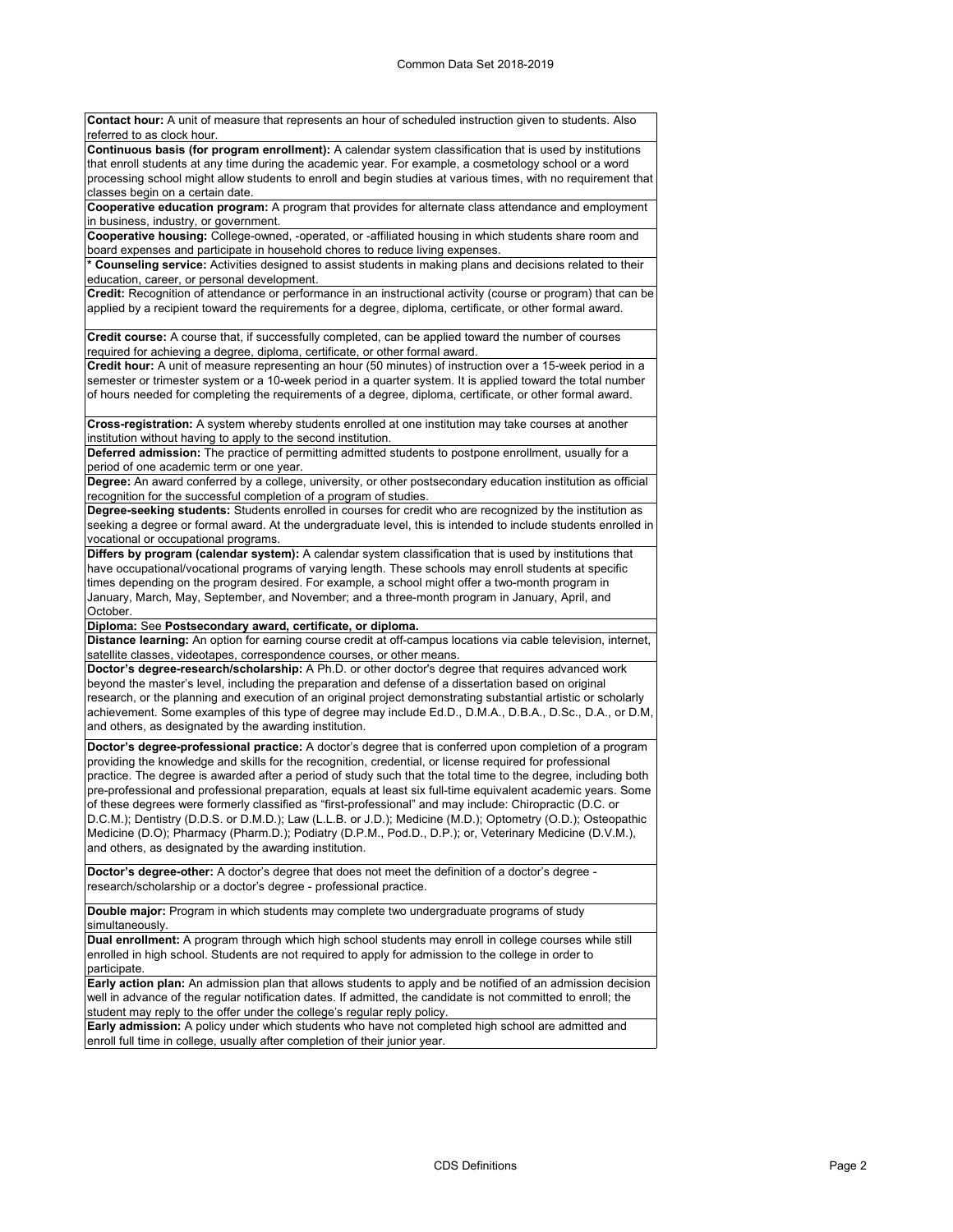**Early decision plan:** A plan that permits students to apply and be notified of an admission decision (and financial aid offer if applicable) well in advance of the regular notification date. Applicants agree to accept an offer of admission and, if admitted, to withdraw their applications from other colleges. There are three possible decisions for early decision applicants: admitted, denied, or not admitted but forwarded for consideration with the regular applicant pool, without prejudice.

**English as a Second Language (ESL):** A course of study designed specifically for students whose native language is not English.

**Exchange student program-domestic:** Any arrangement between a student and a college that permits study for a semester or more at another college **in the United States** without extending the amount of time required for a degree. **See also Study abroad**.

**External degree program:** A program of study in which students earn credits toward a degree through independent study, college courses, proficiency examinations, and personal experience. External degree programs require minimal or no classroom attendance.

**Extracurricular activities (as admission factor):** Special consideration in the admissions process given for participation in both school and nonschool-related activities of interest to the college, such as clubs, hobbies, student government, athletics, performing arts, etc.

First-time student: A student attending any institution for the first time at the level enrolled. Includes students enrolled in the fall term who attended a postsecondary institution for the first time at the same level in the prior summer term. Also includes students who entered with advanced standing (college credit earned before graduation from high school).

**First-time, first-year (freshman) student:** A student attending any institution for the first time at the undergraduate level. Includes students enrolled in the fall term who attended college for the first time in the prior summer term. Also includes students who entered with advanced standing (college credits earned before graduation from high school)

**First-year student:** A student who has completed less than the equivalent of 1 full year of undergraduate work; that is, less than 30 semester hours (in a 120-hour degree program) or less than 900 contact hours.

**Freshman:** A first-year undergraduate student.

**\*Freshman/new student orientation:** Orientation addressing the academic, social, emotional, and intellectual issues involved in beginning college. May be a few hours or a few days in length; at some colleges, there is a fee.

**Full-time student (undergraduate):** A student enrolled for 12 or more semester credits, 12 or more quarter credits, or 24 or more contact hours a week each term.

**Geographical residence (as admission factor):** Special consideration in the admission process given to students from a particular region, state, or country of residence.

**Grade-point average (academic high school GPA):** The sum of grade points a student has earned in secondary school divided by the number of courses taken. The most common system of assigning numbers to grades counts four points for an A, three points for a B, two points for a C, one point for a D, and no points for an E or F. Unweighted GPA's assign the same weight to each course. Weighting gives students additional points for their grades in advanced or honors courses.

**Graduate student:** A student who holds a bachelor's or equivalent, and is taking courses at the postbaccalaureate level.

**\* Health services:** Free or low cost on-campus primary and preventive health care available to students.

**High school diploma or recognized equivalent:** A document certifying the successful completion of a prescribed secondary school program of studies, or the attainment of satisfactory scores on the Tests of General Educational Development (GED), or another state-specified examination.

**Hispanic or Latino:** A person of Mexican, Puerto Rican, Cuban, South or Central American, or other Spanish culture or origin, regardless of race.

**Honors program:** Any special program for very able students offering the opportunity for educational enrichment, independent study, acceleration, or some combination of these.

**Independent study:** Academic work chosen or designed by the student with the approval of the department concerned, under an instructor's supervision, and usually undertaken outside of the regular classroom structure.

**In-state tuition:** The tuition charged by institutions to those students who meet the state's or institution's residency requirements.

**International student:** See **Nonresident alien.**

**International student group:** Student groups that facilitate cultural dialogue, support a diverse campus, assist international students in acclimation and creating a social network.

**Internship:** Any short-term, supervised work experience usually related to a student's major field, for which the student earns academic credit. The work can be full- or part-time, on- or off-campus, paid or unpaid.

**\* Learning center:** Center offering assistance through tutors, workshops, computer programs, or audiovisual equipment in reading, writing, math, and skills such as taking notes, managing time, taking tests.

**\* Legal services:** Free or low cost legal advice for a range of issues (personal and other).

**Liberal arts/career combination:** Program in which a student earns undergraduate degrees in two separate fields, one in a liberal arts major and the other in a professional or specialized major, whether on ‑ campus or through cross registration.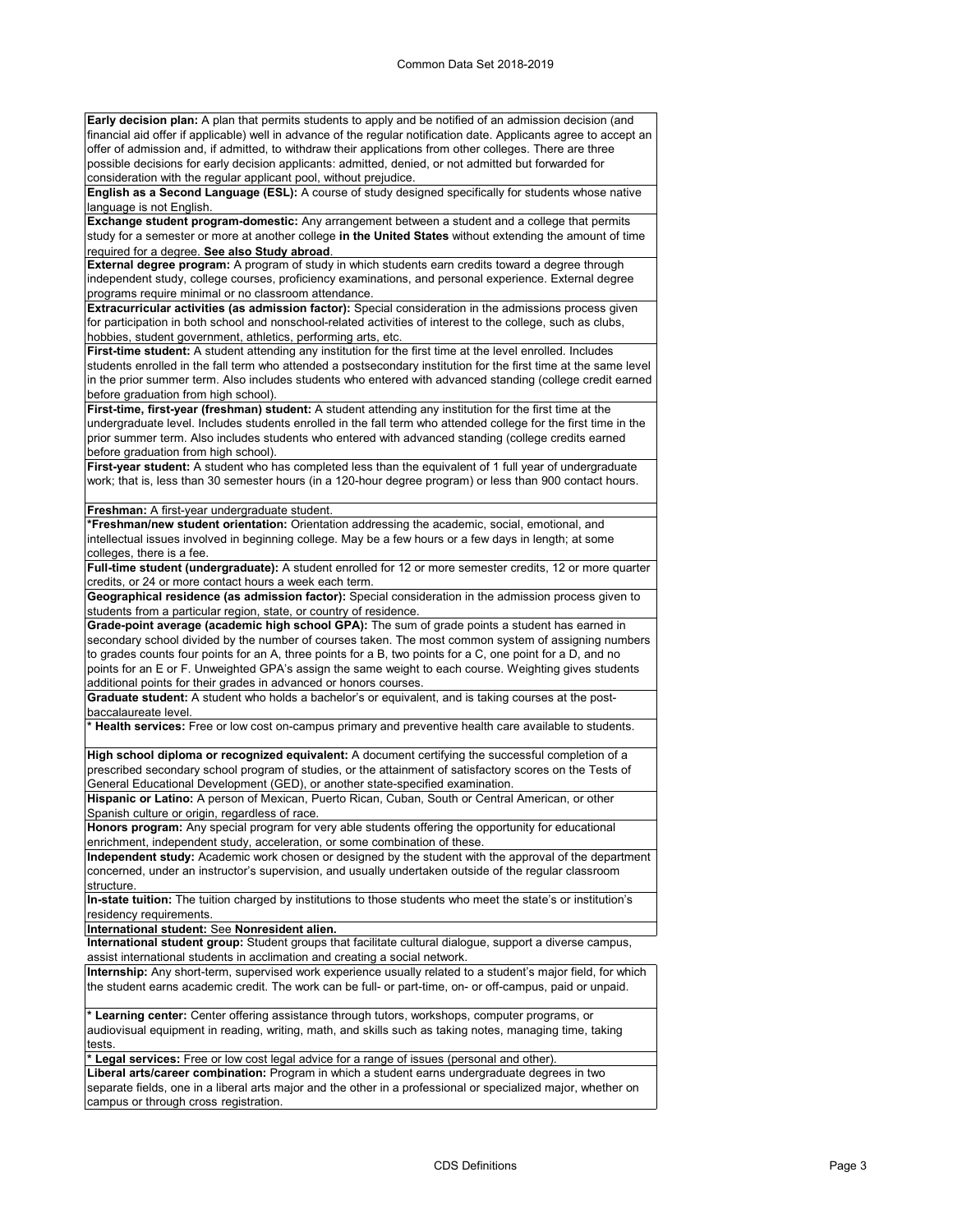**Master's degree:** An award that requires the successful completion of a program of study of generally one or two full-time equivalent academic years of work beyond the bachelor's degree. Some of these degrees, such as those in Theology (M.Div., M.H.L./Rav) that were formerly classified as "first-professional", may require more than two full-time equivalent academic years of work.

**Minority affiliation (as admission factor):** Special consideration in the admission process for members of designated racial/ethnic minority groups.

**\* Minority student center:** Center with programs, activities, and/or services intended to enhance the college experience of students of color.

**Model United Nations:** A simulation activity focusing on conflict resolution, globalization, and diplomacy. Assuming roles as foreign ambassadors and "delegates," students conduct research, engage in debate, draft resolutions, and may participate in a national Model UN conference.

**Native Hawaiian or Other Pacific Islander:** A person having origins in any of the original peoples of Hawaii, Guam, Samoa, or other Pacific Islands.

**Nonresident alien:** A person who is not a citizen or national of the United States and who is in this country on a visa or temporary basis and does not have the right to remain indefinitely.

**\* On-campus day care:** Licensed day care for students' children (usually age 3 and up); usually for a fee.

**Open admission:** Admission policy under which virtually all secondary school graduates or students with GED equivalency diplomas are admitted without regard to academic record, test scores, or other qualifications.

**Other expenses (costs):** Include average costs for clothing, laundry, entertainment, medical (if not a required fee), and furnishings.

**Out-of-state tuition:** The tuition charged by institutions to those students who do not meet the institution's or state's residency requirements.

Part-time student (undergraduate): A student enrolled for fewer than 12 credits per semester or quarter, or fewer than 24 contact hours a week each term.

**\* Personal counseling**: One-on-one or group counseling with trained professionals for students who want to explore personal, educational, or vocational issues.

**Post-baccalaureate certificate:** An award that requires completion of an organized program of study requiring 18 credit hours beyond the bachelor's; designed for persons who have completed a baccalaureate degree but do not meet the requirements of academic degrees carrying the title of master.

**Post-master's certificate:** An award that requires completion of an organized program of study of 24 credit hours beyond the master's degree but does not meet the requirements of academic degrees at the doctoral level.

**Postsecondary award, certificate, or diploma:** Includes the following three IPEDS definitions for postsecondary awards, certificates, and diplomas of varying durations and credit/contact hour requirements—

*Less Than 1 Academic Year:* Requires completion of an organized program of study at the postsecondary level (below the baccalaureate degree) in less than 1 academic year (2 semesters or 3 quarters) or in less than 900 contact hours by a student enrolled full-time.

*At Least 1 But Less Than 2 Academic Years:* Requires completion of an organized program of study at the postsecondary level (below the baccalaureate degree) in at least 1 but less than 2 full-time equivalent academic years, or designed for completion in at least 30 but less than 60 credit hours, or in at least 900 but less than 1,800 contact hours.

*At Least 2 But Less Than 4 Academic Years:* Requires completion of an organized program of study at the postsecondary level (below the baccalaureate degree) in at least 2 but less than 4 full-time equivalent academic years, or designed for completion in at least 60 but less than 120 credit hours, or in at least 1,800 but less than 3,600 contact hours.

**Private institution:** An educational institution controlled by a private individual(s) or by a nongovernmental agency, usually supported primarily by other than public funds, and operated by other than publicly elected or appointed officials.

**Private for-profit institution:** A private institution in which the individual(s) or agency in control receives compensation, other than wages, rent, or other expenses for the assumption of risk.

**Private nonprofit institution:** A private institution in which the individual(s) or agency in control receives no compensation, other than wages, rent, or other expenses for the assumption of risk. These include both independent nonprofit schools and those affiliated with a religious organization.

**Proprietary institution:** See **Private for-profit institution.**

**Public institution:** An educational institution whose programs and activities are operated by publicly elected or appointed school officials, and which is supported primarily by public funds.

**Quarter calendar system:** A calendar system in which the academic year consists of three sessions called quarters of about 12 weeks each. The range may be from 10 to 15 weeks. There may be an additional quarter in the summer.

**Race/ethnicity:** Category used to describe groups to which individuals belong, identify with, or belong in the eyes of the community. The categories do not denote scientific definitions of anthropological origins. A person may be counted in only one group.

**Race/ethnicity unknown:** Category used to classify students or employees whose race/ethnicity is not known and whom institutions are unable to place in one of the specified racial/ethnic categories.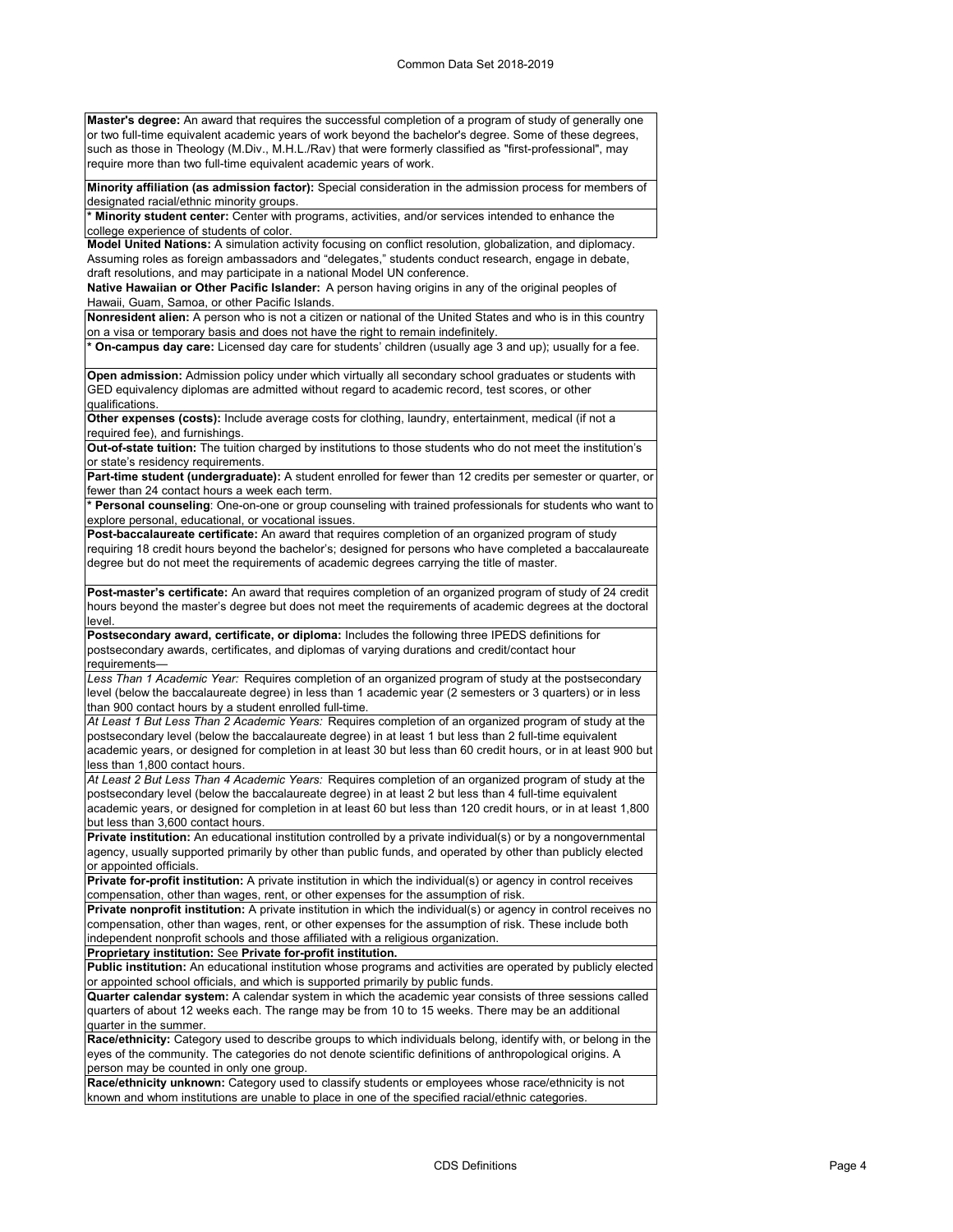**Religious affiliation/commitment (as admission factor):** Special consideration given in the admission process for affiliation with a certain church or faith/religion, commitment to a religious vocation, or observance of certain religious tenets/lifestyle.

**\* Religious counseling:** One-on-one or group counseling with trained professionals for students who want to explore religious problems or issues.

**\* Remedial services:** Instructional courses designed for students deficient in the general competencies necessary for a regular postsecondary curriculum and educational setting.

**Required fees:** Fixed sum charged to students for items not covered by tuition and required of such a large proportion of all students that the student who does NOT pay is the exception. Do not include application fees or optional fees such as lab fees or parking fees.

**Resident alien or other eligible non-citizen:** A person who is not a citizen or national of the United States and who has been admitted as a legal immigrant for the purpose of obtaining permanent resident alien status (and who holds either an alien registration card [Form I-551 or I-151], a Temporary Resident Card [Form I-688], or an Arrival-Departure Record [Form I-94] with a notation that conveys legal immigrant status, such as Section 207 Refugee, Section 208 Asylee, Conditional Entrant Parolee or Cuban-Haitian).

**Room and board (charges)—on campus:** Assume double occupancy in institutional housing and 19 meals per week (or maximum meal plan).

**Secondary school record (as admission factor):** Information maintained by the secondary school that may include such things as the student's high school transcript, class rank, GPA, and teacher and counselor recommendations.

**Semester calendar system:** A calendar system that consists of two semesters during the academic year with about 16 weeks for each semester of instruction. There may be an additional summer session.

**Student-designed major:** A program of study based on individual interests, designed with the assistance of an adviser.

**Study abroad:** Any arrangement by which a student completes part of the college program studying in another country. Can be at a campus abroad or through a cooperative agreement with some other U.S. college or an institution of another country.

**\* Summer session:** A summer session is shorter than a regular semester and not considered part of the academic year. It is not the third term of an institution operating on a trimester system or the fourth term of an institution operating on a quarter calendar system. The institution may have 2 or more sessions occurring in the summer months. Some schools, such as vocational and beauty schools, have year-round classes with no separate summer session

**Talent/ability (as admission factor):** Special consideration given to students with demonstrated

talent/abilities in areas of interest to the institution (e.g., sports, the arts, languages, etc.). **Teacher certification program:** Program designed to prepare students to meet the requirements for

certification as teachers in elementary, middle/junior high, and secondary schools. **Transfer applicant:** An individual who has fulfilled the institution's requirements to be considered for

admission (including payment or waiving of the application fee, if any) and who has previously attended another college or university and earned college-level credit.

**Transfer student:** A student entering the institution for the first time but known to have previously attended a postsecondary institution at the same level (e.g., undergraduate). The student may transfer with or without credit.

**Transportation (costs):** Assume two round trips to student's hometown per year for students in institutional housing or daily travel to and from your institution for commuter students.

**Trimester calendar system:** An academic year consisting of 3 terms of about 15 weeks each.

**Tuition:** Amount of money charged to students for instructional services. Tuition may be charged per term, per course, or per credit.

**\* Tutoring:** May range from one-on-one tutoring in specific subjects to tutoring in an area such as math, reading, or writing. Most tutors are college students; at some colleges, they are specially trained and certified.

**Unit:** a standard of measurement representing hours of academic instruction (e.g., semester credit, quarter credit, contact hour).

**Undergraduate:** A student enrolled in a four- or five-year bachelor's degree program, an associate degree program, or a vocational or technical program below the baccalaureate.

**\* Veteran's counseling:** Helps veterans and their dependents obtain benefits for their selected program and provides certifications to the Veteran's Administration. May also provide personal counseling on the transition from the military to a civilian life.

**\* Visually impaired:** Any person whose sight loss is not correctable and is sufficiently severe as to adversely affect educational performance.

**Volunteer work (as admission factor):** Special consideration given to students for activity done on a volunteer basis (e.g., tutoring, hospital care, working with the elderly or disabled) as a service to the community or the public in general.

**Wait list:** List of students who meet the admission requirements but will only be offered a place in the class if space becomes available.

**Weekend college:** A program that allows students to take a complete course of study and attend classes only on weekends